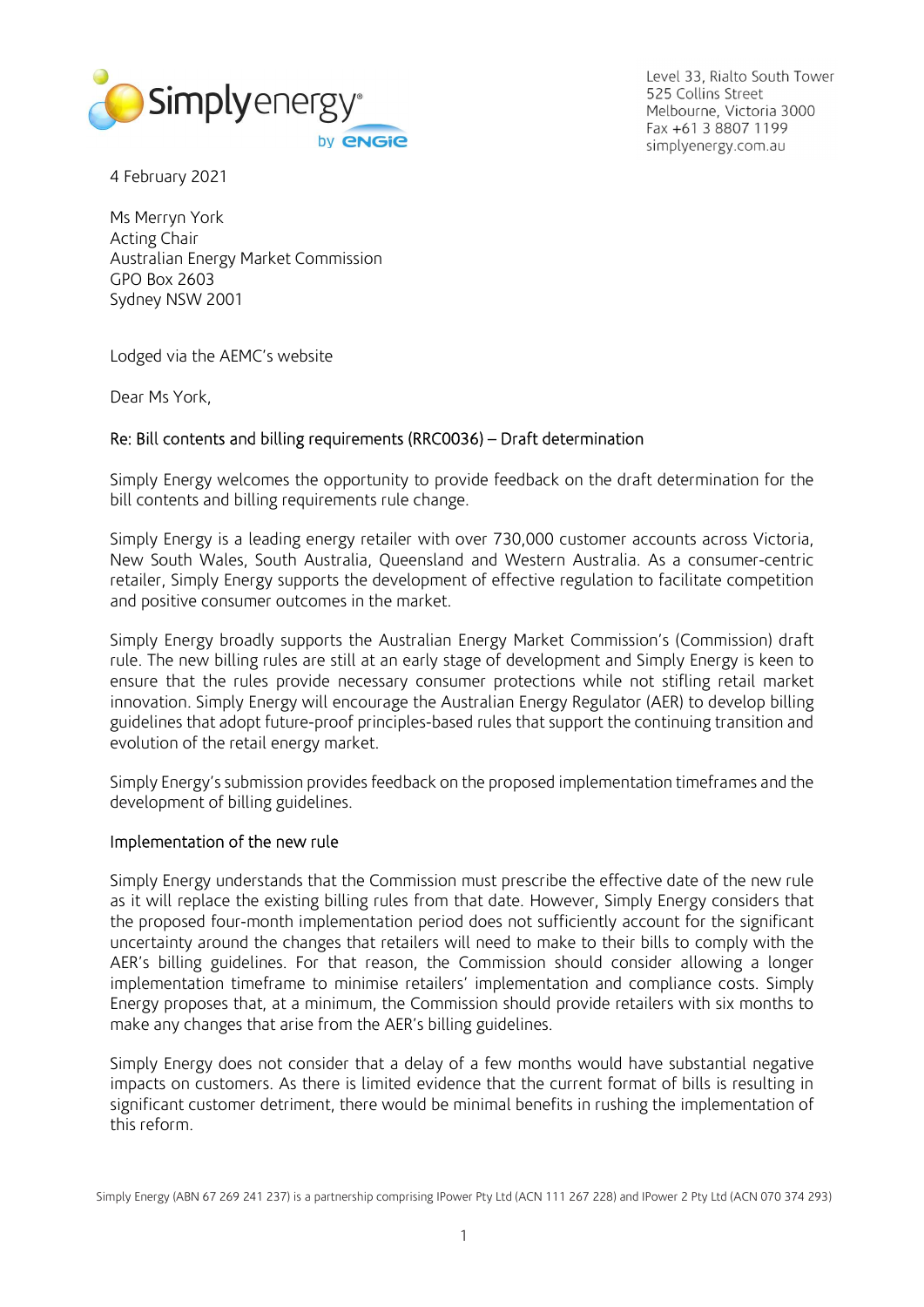If the Commission is committed to retaining the effective date of 4 August 2022, Simply Energy proposes that the AER instead be provided a shorter time to develop the billing guidelines. The proposal to provide the AER with 12 months to finalise the guidelines appears overly long, especially when the Commission is clearly specifying the objectives and development principles for the guidelines. In addition, the AER will be able to draw upon stakeholder views provided to the Commission as part of this consultation process, which means that the AER's review will start from a relatively advanced base. Simply Energy considers that nine months would be more than sufficient for the AER to consult with stakeholders and develop the first version of the billing guidelines.

# Development of billing guidelines

Simply Energy agrees with the Commission that a range of regulatory approaches are needed to strike the right balance between enabling market innovation and protecting consumers. Simply Energy considers that the new billing rules should include some prescriptive minimum requirements that ensure all consumers have access to the most critical information in an easily understandable and standardised way. Beyond those critical minimum requirements, the regulatory framework should rely on principles-based rules that promote retail market innovation and incentivise retailers to provide bills that align with their customers' preferences.

# Prescriptive rules

An energy bill is the key regular interaction between an energy retailer and a customer. As highlighted in the draft determination and stakeholder submissions, bills currently serve multiple purposes. Simply Energy supports the AER undertaking consumer research that focuses on understanding whether the current format of bills is meeting the 'needs' of consumers. A key outcome of the development of the billing guidelines should be an understanding across the industry of the purpose of an energy bill and the information that is critical to be provided to a customer through a bill.

Prescriptive rules can be useful in ensuring that critical information is presented in a standardised way across all retailers. Consumers should be able to choose any retailer and be able to easily and quickly comprehend the information presented on their bill. Because prescriptive rules are generally clear and unambiguous, it also means that compliance monitoring is relatively simple, and the AER can quickly respond to any identified non-compliance.

### Principles-based rules

Technology and customer preferences have evolved rapidly in recent years, which is expected to continue as two-sided markets evolve and regulatory reforms, such as the Consumer Data Right, are implemented. In this context, prescriptive billing rules would become quickly outdated and irrelevant. In a rapidly changing market, such as the retail energy market, outcomes-focused rules will require fewer regular amendments and can provide effective regulatory oversight while allowing retailers to innovate and respond to changes in the market. As noted above, prescriptive rules will continue to have a role in targeting specific issues, such as setting standardised formats for critical billing information.

Adopting principles-based rules would incentivise retailers to learn the 'wants' of their customers and develop opt-in billing formats that meet their customers' billing preferences. Energy retailers are best placed to understand what their customers value in relation to billing and respond to those values. Simply Energy will encourage the AER to specify the expected outcomes for consumers in the billing guidelines and provide retailers with the discretion to decide how they will achieve those outcomes for their customers.